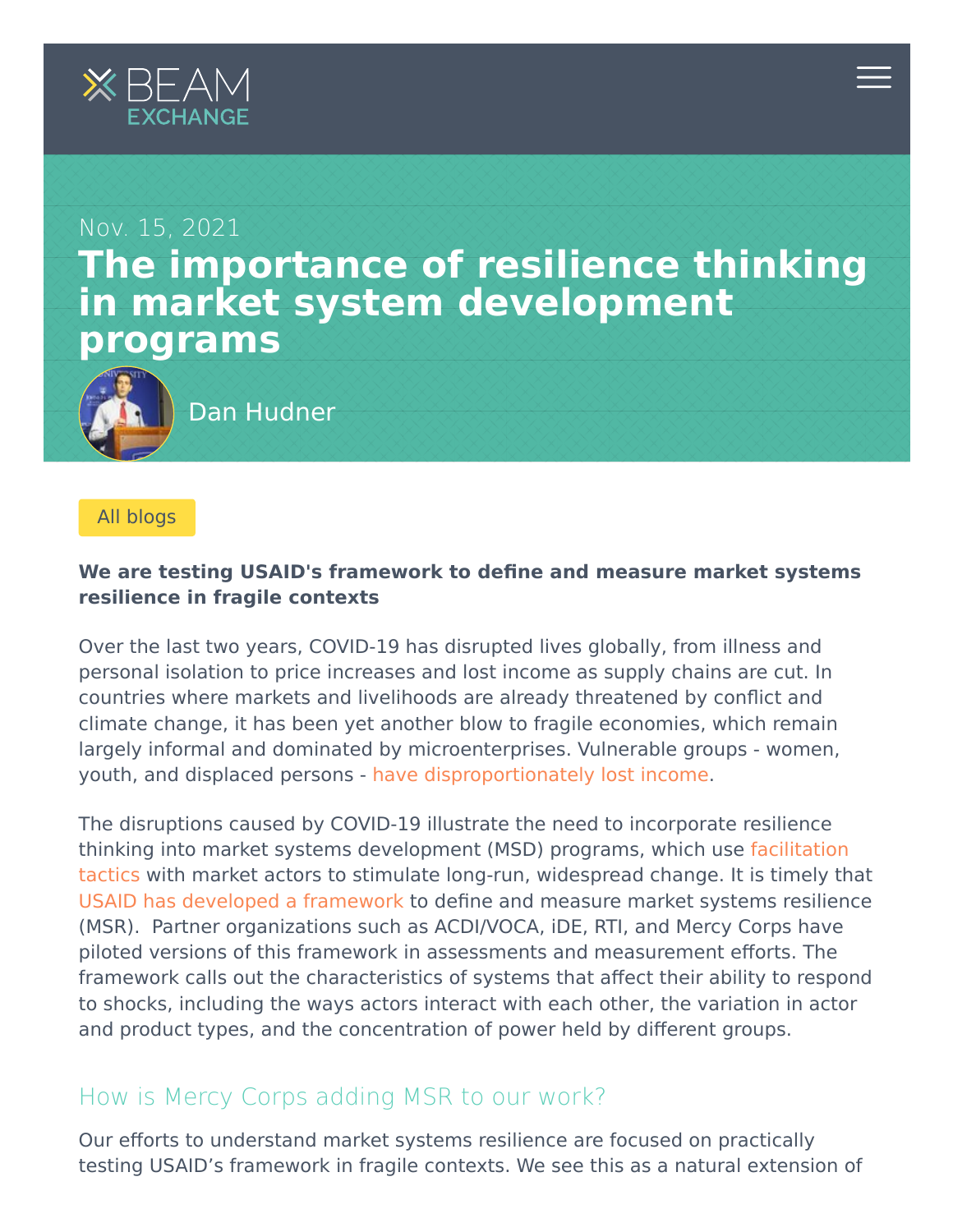our MSD work, one that should reinforce many of [our principles](https://www.mercycorps.org/research-resources/beyond-cash-markets-crisis#:~:text=Cash%20transfers%20can%20enable%20households,resources%20themselves%20through%20local%20systems.) while also helping us identify opportunities to strengthen interventions by using resilience concepts.

Implementing high-quality market systems programming in fragile contexts is difficult on its own terms, so we need to be practical and ask important questions like: How can we select partnerships that address harmful power dynamics in agriculture markets? How can our interventions help businesses adapt when supply chains are cut?

# What does an MSR lens look like in practice?

To see an example we can look to Northeast Nigeria where the continued insurgency and security responses have displaced over 2.1 million people and disrupted livelihoods and community support networks. The Gates Foundation-funded Poultry Development for Resettlement (PDR) program worked to revitalize the poultry market in the Northeast, focusing activities on building the income of displaced women. The project partnered with a network of privatized businesses called Mother Units that rear productive Noiler chickens. The project began by strengthening the input market to consistently provide these Units with day-old chicks, feeds, vaccines, and medicine.

Up until now these are standard interventions that might be incorporated into MSD programming in any context or region. However, the PDR team realized that the frequent periods of violent instability, which closed roads and isolated communities, could undercut the poultry sector and other critical markets. They honed in on the need to improve coordination and information sharing among transport providers - a market function deeply impacted by conflict, but one that development programs in more stable contexts do not often prioritize. To this end, the program supported the creation of a multi-stakeholder platform, managed by transport union workers, to share updates on insecurity, route information, market prices, and vehicle availability - enabling SMEs who sell critical poultry inputs to know when to make purchases, even during chaos caused by the conflict.

PDR's investment in this platform improved the connectivity of the regional poultry market and contributed to additional changes in transportation networks. Since the program's end, other small enterprises have bought into the platform to maintain their supply lines throughout periods of violence. Meanwhile, displaced women have been able to leverage their earnings from poultry sales into other investments, further diversifying their income streams.

While it is common for MSD programs to partner with market actors to address a business constraint, we are developing our MSR approach not to break the mold, but to proactively consider how shocks limit a system's functionality, and which interventions can mitigate this.